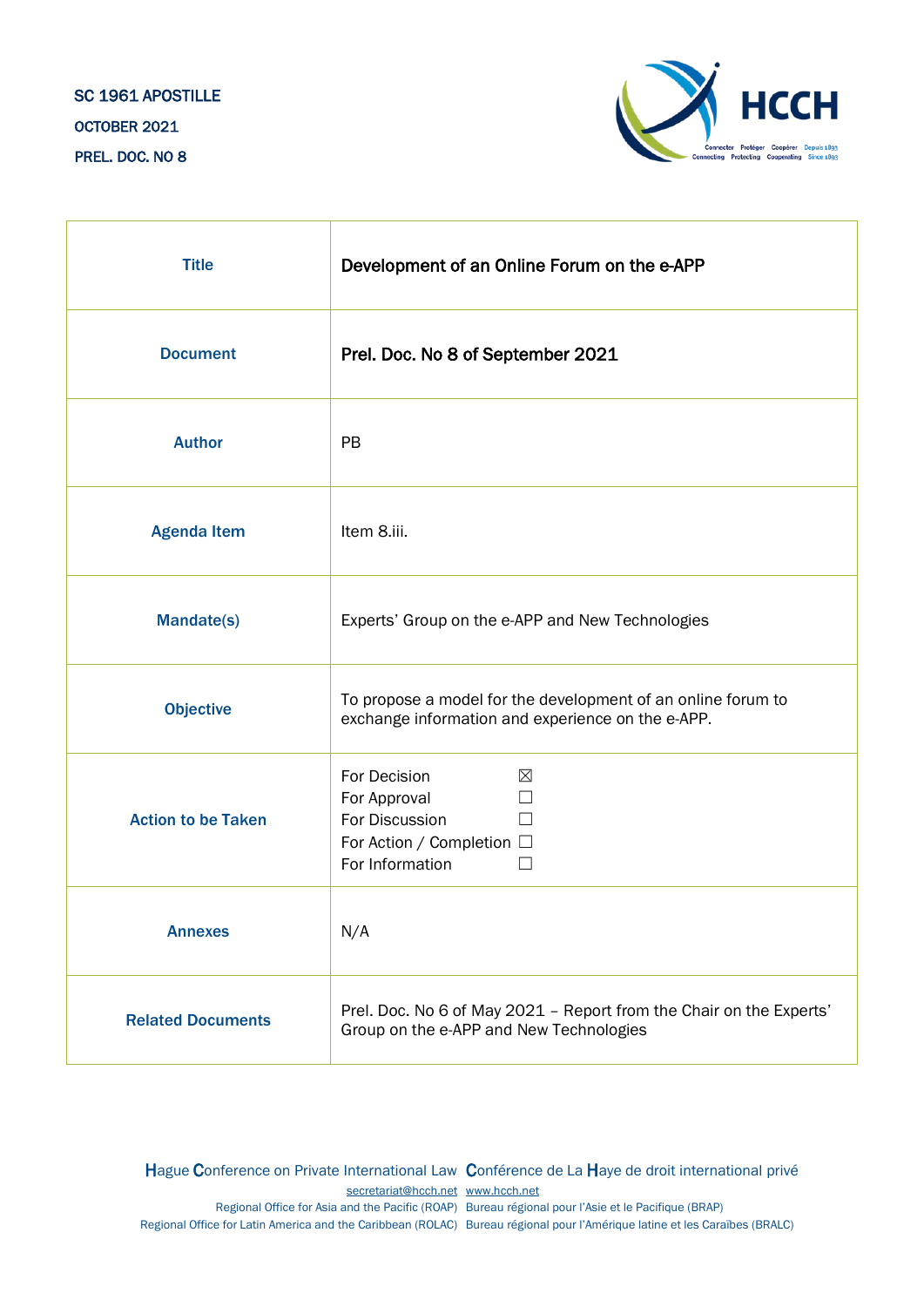## **Table of Contents**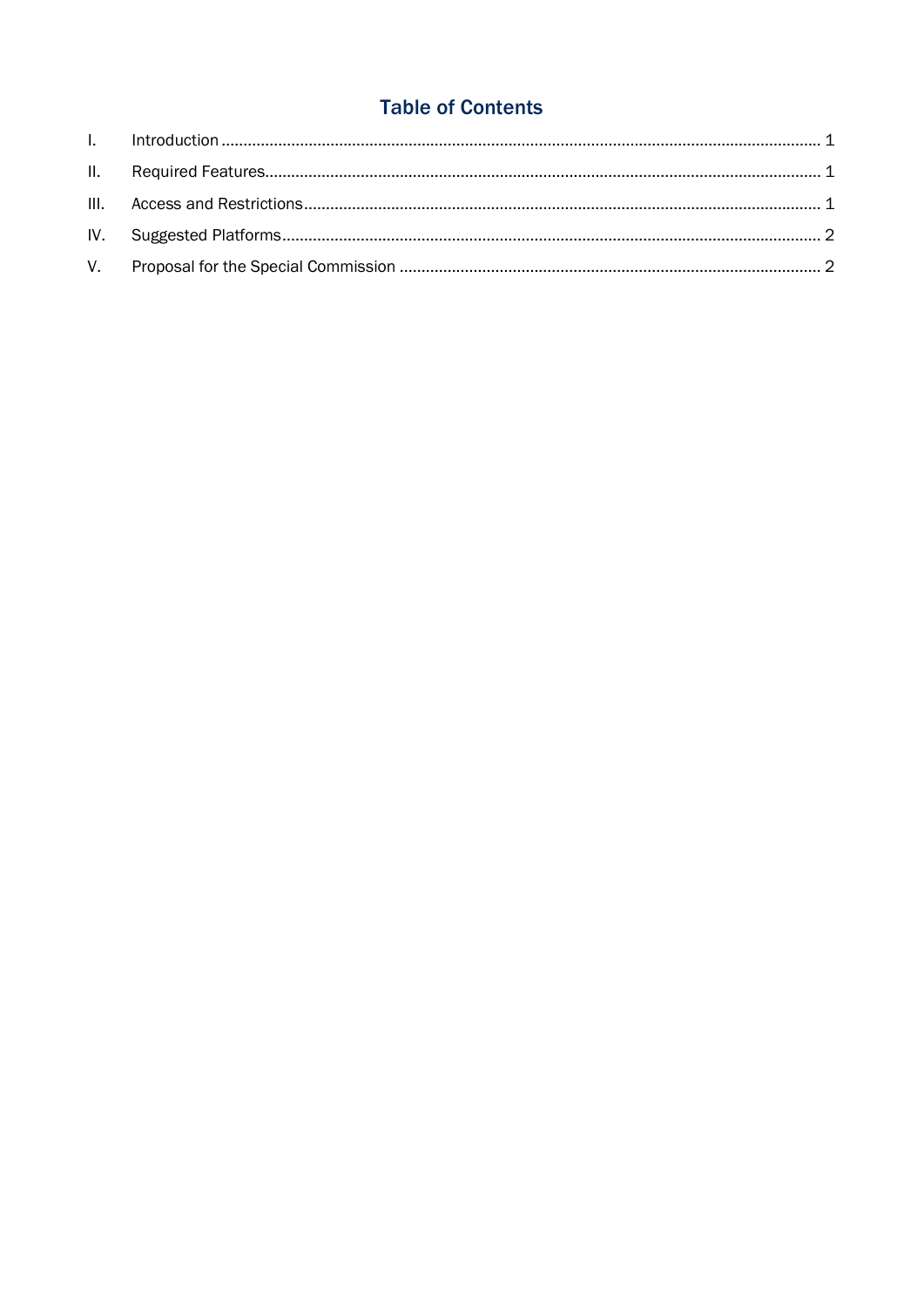# Development of an Online Forum on the e-APP

#### <span id="page-2-0"></span>I. Introduction

- 1 The e-APP was designed to be as flexible as possible. The development and implementation remain entirely the responsibility and discretion of Contracting Parties.
- 2 In light of this, Contracting Parties have found it helpful to contact the PB and other Parties who have implemented the e-APP. To date, this has generally taken place through bilateral or multilateral consultations, as well as at the International Forum on the e-APP.
- 3 The Experts' Group on the e-APP and New Technologies, which met in May 2021, recommended the development of an online forum to further facilitate information-sharing, including the exchange of experience and best practices. The Group invited the PB to assess what form this may take and prepare a Preliminary Document for the attention of the Special Commission.
- 4 The following is the PB's proposal for an online forum on the e-APP.

#### <span id="page-2-1"></span>II. Required Features

- 5 The PB proposes that the platform should have three sections: general information, a discussion forum, and a repository.
- 6 The general information section will be maintained by the PB. It will include advice and best practices as endorsed by the Special Commission and the e-APP Forum. This information will be in addition to the information already available on the Apostille Section of the HCCH website. It should serve as a one-stop location for understanding the baseline of the e-APP. This would not provide any technical solutions, nor provide any information that has not otherwise been endorsed by appropriate bodies.
- 7 The discussion forum section will be designed for interaction between users. It should allow users to post questions and responses, including attaching images and documents. These messaging boards would be sorted by topic and be capable of keyword searching.
- 8 The repository section is an opportunity for Contracting Parties with experience in the e-APP to upload resources. This may include toolkits, domestic feasibility studies, or sample e-Apostilles.

#### <span id="page-2-2"></span>III. Access and Restrictions

- 9 It should be noted that the PB does not have the resources to respond to all queries through the platform, nor moderate its content. Its primary role will be limited to administering the platform to allow Contracting Parties to connect and discuss matters relating to the e-APP.
- 10 Credentials and access will be managed by the PB. It will be restricted to Contracting Parties to the Apostille Convention. By exception, if it is clear that an interested party is developing software, they may also be granted access.
- 11 Each Contracting Party shall be provided at least one set of login credentials. Ideally, there would be no limit on participants to allow all members of a team to have access. Users must be identifiable by name and Contracting Party.
- 12 While users should have the option to message each other privately, email addresses and other contact details will remain private. This means communication is limited to the platform unless users agree otherwise.
- 13 The platform should be accessible through an internet browser or via a freely available software application.